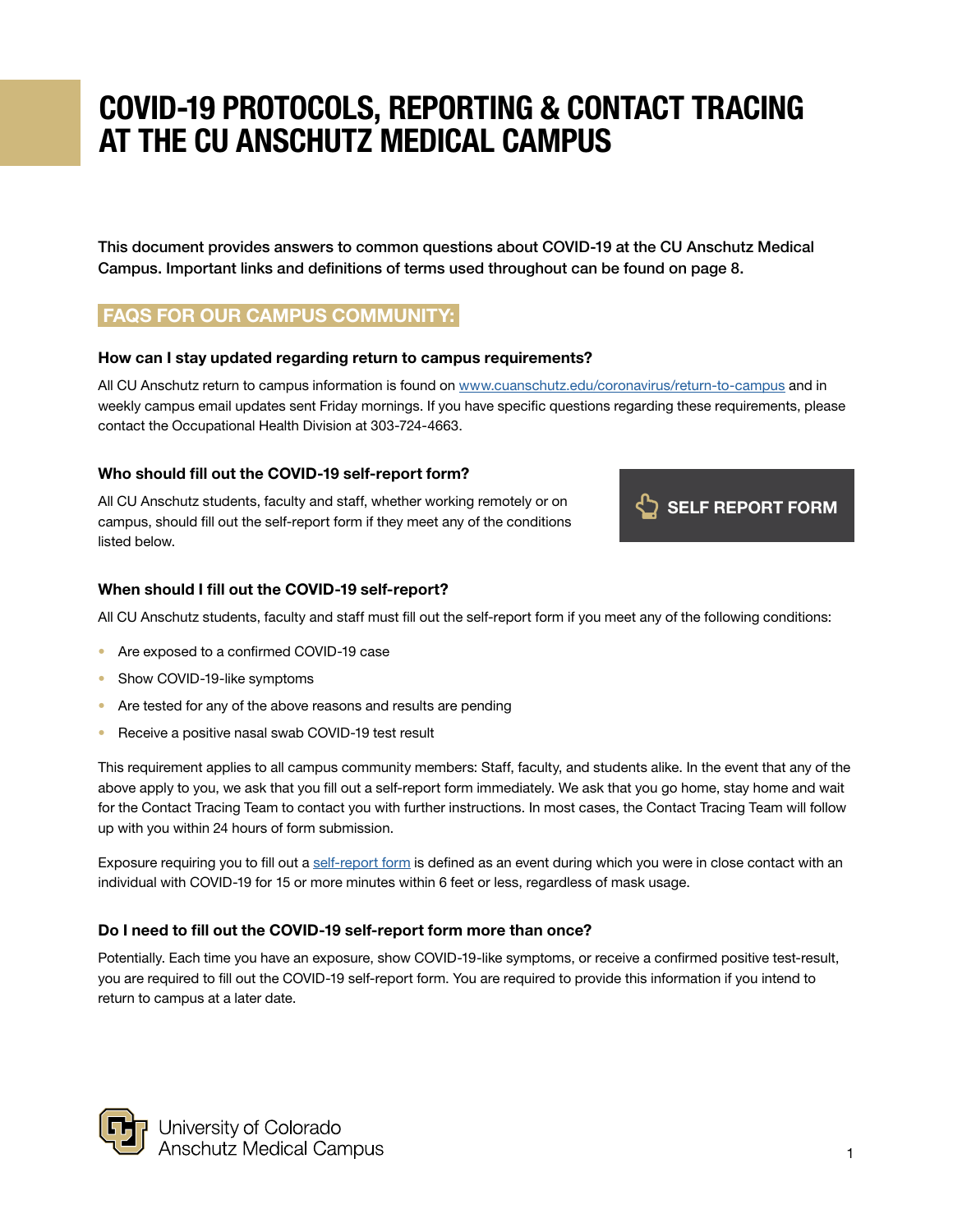#### Who receives the information provided through the self-report form?

Your responses to the self-report form go to the Contract Tracing Team in the CU Anschutz Occupational Health Division, as well as to the CU Anschutz Human Resources Office. Your personal information is not shared with your supervisor, professor or colleagues. However, your supervisor or school-designated contact will be informed when you are cleared for return to on-campus activity without restriction.

#### Will my personal information be shared with anyone?

No personal information will be provided to your professor, supervisor or colleagues. However, your supervisor or schooldesignated contact will be informed when you are cleared for return to on-campus activity without restriction.

If you receive a positive nasal swab test result, we are required to provide your name, birthdate and contact information to Tri-County Health Department, which may follow up with you for contact tracing purposes. All data transfer from CU Anschutz to Tri-County Health Department follows HIPAA-compliant rules.

# Why is it important that I self-report a COVID-19 exposure, symptom occurrence and/or positive test result?

By self-reporting any of the mentioned COVID-19-related events, you are helping to protect your community. As a community, we are in this together but can only safely navigate these challenges with your help. Reporting this information allows our Contact Tracing Team to help keep you and others safe, while also ensuring our campus can remain operational.

# What happens if I do not self-report?

Self-reporting and working with our Contact Tracing Team is non-punitive. However, by self-reporting and working with our team, you help us support you, as well as keep your colleagues and community members safer.

Due to the very serious complications that could arise from COVID-19, choosing not to self-report is an action that will be approached on a case-by-case basis.

# Will I be notified if a fellow employee or student is quarantined or isolated?

No personal information about any case or contact will be disclosed to another. However, if you are identified as a close contact to a confirmed COVID-19 case, we will notify you as soon as possible. While we will not share the individual's personal information, we will provide you with guidance based on your own situation and return to campus requirements.

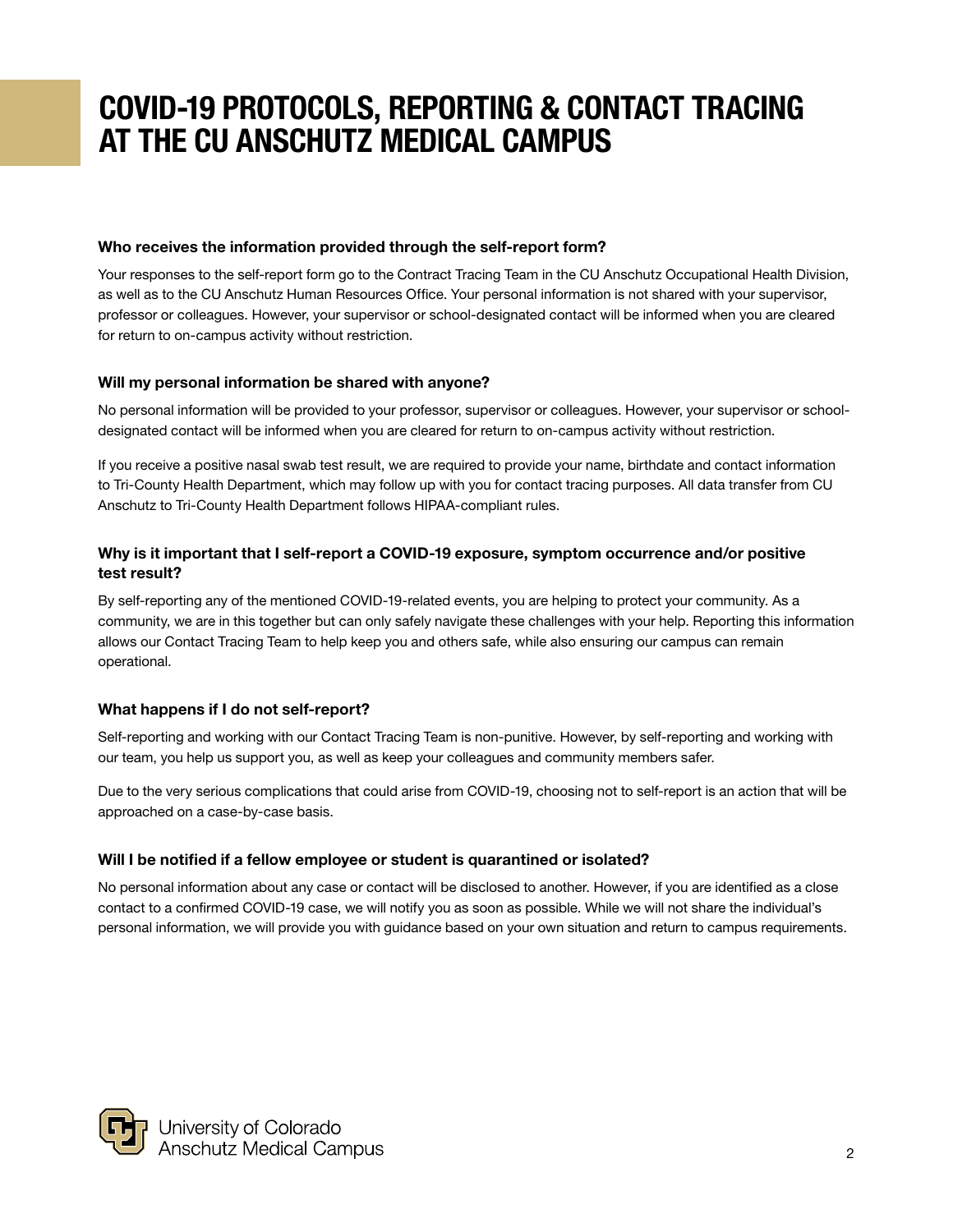# Do I need to use my personal leave accrual for time I can't work due to being quarantined, isolated or tested?

If you are under a quarantine or isolation order by a medical provider, or experiencing COVID-19 symptoms and seeking a medical diagnosis, you may apply for coverage under the Families First Coronavirus Response Act (FFCRA). The FFCRA provides for up to 80 hours of paid leave separate from your personal leave accrual. More information on the FFCRA can be found [here](https://ucdenverdata.formstack.com/forms/families_first_coronavirus_response_act_application_form) and the application can be found here.

Hours required beyond the FFCRA leave must come from your accrued sick leave first and then, if exhausted, your annual leave.

# DAILY HEALTH QUESTIONNAIRE QUESTIONS

# Do I have to fill out the [daily health questionnaire](https://covidcheckpoint.cuanschutz.edu/) every time I intend to visit campus?

Yes. This is very important step in order to keep our community safe. Thank you for your patience and participation.



# If I accidently answer "Yes" to any of the daily health questionnaire questions, will I be unable to visit campus?

No. If you made a mistake and did not mean to answer "Yes" to one or more survey questions, please email [Cody Coburn](mailto:cody.coburn%40cuanschutz.edu?subject=), Occupational Health Division Manager, and she will remedy this situation.

# If I test positive for COVID-19, will I be allowed to return to campus even though I must record this information on the daily questionnaire?

Yes, you will be able to return to campus once your isolation period has been completed and you have received a return to campus clearance email from the CU Anschutz Occupational Health Division.

# How will I know communications about my daily health questionnaire or return to campus clearance are legitimate?

Email communications on these topics will come from the CU Anschutz Occupational Health Division. Note: The team may ask for your employee ID number but will never ask for your Social Security number.

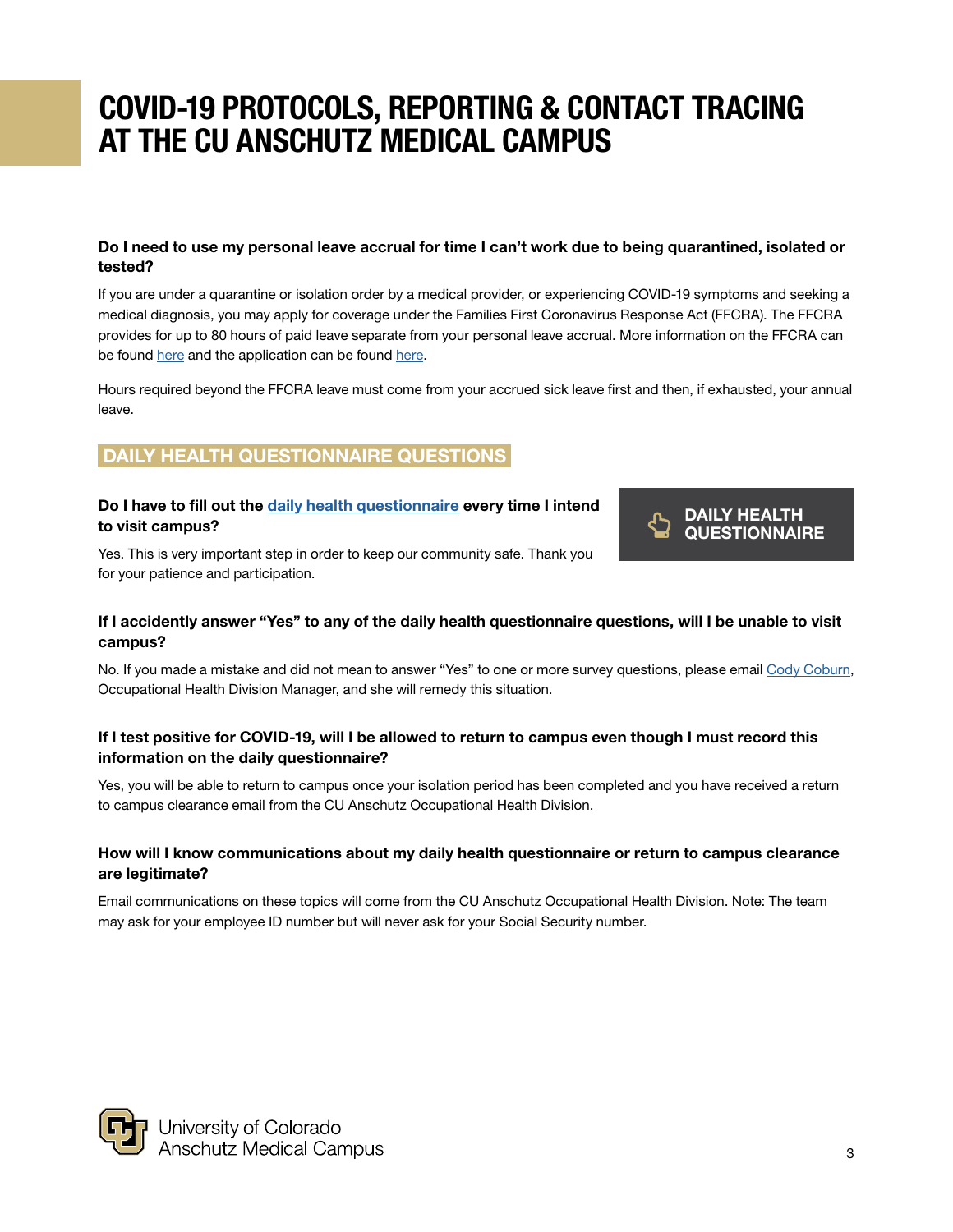# FAQS FOR A SUSPECTED, PROBABLE, AND/OR CONFIRMED CASE:

# PROCEDURE: QUARANTINE VS. ISOLATION

# What requirements do I need to meet to end my quarantine period and return to campus?

You may return to campus if you complete 14 days without COVID-19 like symptoms developing, and if you have had no further exposure to confirmed COVID-19-positive individuals. You must be cleared by the Occupational Health Division in order to return. We ask that you remain home during this time to ensure no further exposure nor potential transmission to another person during this period. This requirement may change per CDC guidelines and case-by-case differences.

# What requirements do I need to meet to end my isolation period and return to campus?

You may return to campus if you complete of 10 days of isolation from the date that you developed symptoms. In addition to completion of this time, you must also be fever-free for the final 24 hours of your isolation period (without the use of anti-fever medication such as acetaminophen/ Tylenol or Ibuprofen) and show improvement of symptoms. We ask that you remain home during this time to prevent potential transmission to others. This requirement may change per CDC guidelines and on a case-by-case basis.

# Why is quarantine longer than isolation?

# REMINDER:

- Suspected COVID-19 Case: Potentially presymptomatic individual with close contact to known COVID-19 case, who must quarantine for 14 days.
- Probable COVID-19 Case: Symptomatic individual who must isolate for 10 days.
- Confirmed COVID-19 Case: Individual with positive COVID-19 test result, who must isolate for 10 days.
- Quarantine: A 14-day period, beginning on the date of exposure to someone with COVID-19, during which an individual stays home in order to monitor for potential development of COVID-19-like symptoms and to prevent potential transmission of the virus.
- **Isolation:** A 10-day period, beginning at the onset of COVID-19-like symptoms, during which a symptomatic individual stays home and away from others to prevent transmission of the virus. For individuals who have not developed symptoms but who receive a positive COVID-19 test result, this 10-day period begins on the date of the individual's positive test.

Quarantine is for an individual who had close contact with a confirmed COVID-19 case but is not showing symptoms. Quarantine lasts 14 days from the date of exposure and encompasses the virus's possible incubation period, also referred to as the period from exposure to onset of disease/symptoms. In other words, exposed individuals who are infected with COVID-19 and show symptoms are known to do so within 2-14 days post-exposure.

Isolation is 10 days from the date of symptom onset. Due to the fact that the individual is already experiencing symptoms, these 10 days are to prevent the spread of the virus to others. The CDC has determined that 80% of individuals who are symptomatic and confirmed COVID-19 cases are unable to actively transmit the virus that can get others sick starting at 10 days after the onset of symptoms.

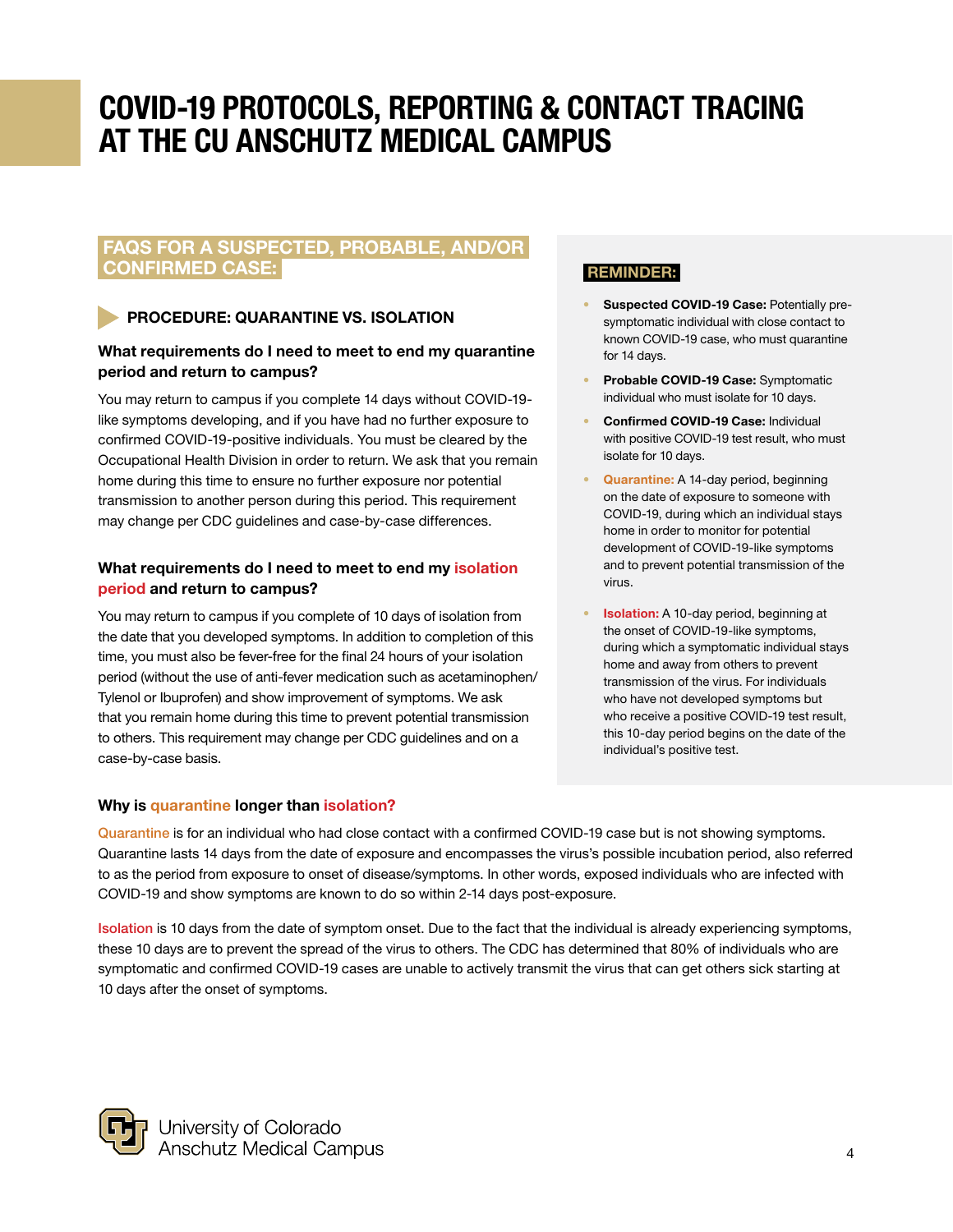# If I am in quarantine, does that mean I have COVID-19?

No. Being placed in quarantine is purely a safety measure in case you develop COVID-19.

# If I am in isolation, does that mean I have COVID-19?

No. Being placed in isolation is a safety measure in case you do have COVID-19 and to prevent potential transmission.

# Does my isolation or quarantine period end on the 10th or 14th day respectively or am I cleared to return to campus the following day?

Isolation: Given you meet all other requirements, you will be able to return to campus the following day after the last day of your isolation. For example, if your isolation ends on July 10 and you have not experienced a fever in the last 24 hours of your isolation period (without the use of anti-fever medication such as acetaminophen/Tylenol or Ibuprofen) and all other symptoms have improved, you will be able to return to work on July 11.

Quarantine: Assuming you did not develop symptoms during your 14-day quarantine period, you will be able to return to campus the following day after the last day of your quarantine. For example, if your quarantine ends on July 10 and you have not developed symptoms since the date of your exposure, you will be able to return to campus on July 11.

# PROCEDURE: TESTING

# Can I get a COVID-19 test?

If you have filled out a COVID-19 self-report form and are experiencing COVID-19-like symptoms, the Contact Tracing Team will be able to refer you for a COVID-19 test at one of three UCHealth COVID-19 drive-up testing locations. At this time, CU Anschutz students, faculty and staff members are not billed for testing at these UCHealth locations.

# Can I be tested for COVID-19 even if I am asymptomatic?

No, not through the Occupational Health Division. At present, students, staff and faculty can only receive testing through a UCH location if they are experiencing COVID-19-like symptoms. However, you can schedule your own test through My [Health Connection,](https://www.uchealth.org/access-my-health-connection) regardless of insurance. There is a cost associated with asymptomatic testing through UCHealth.

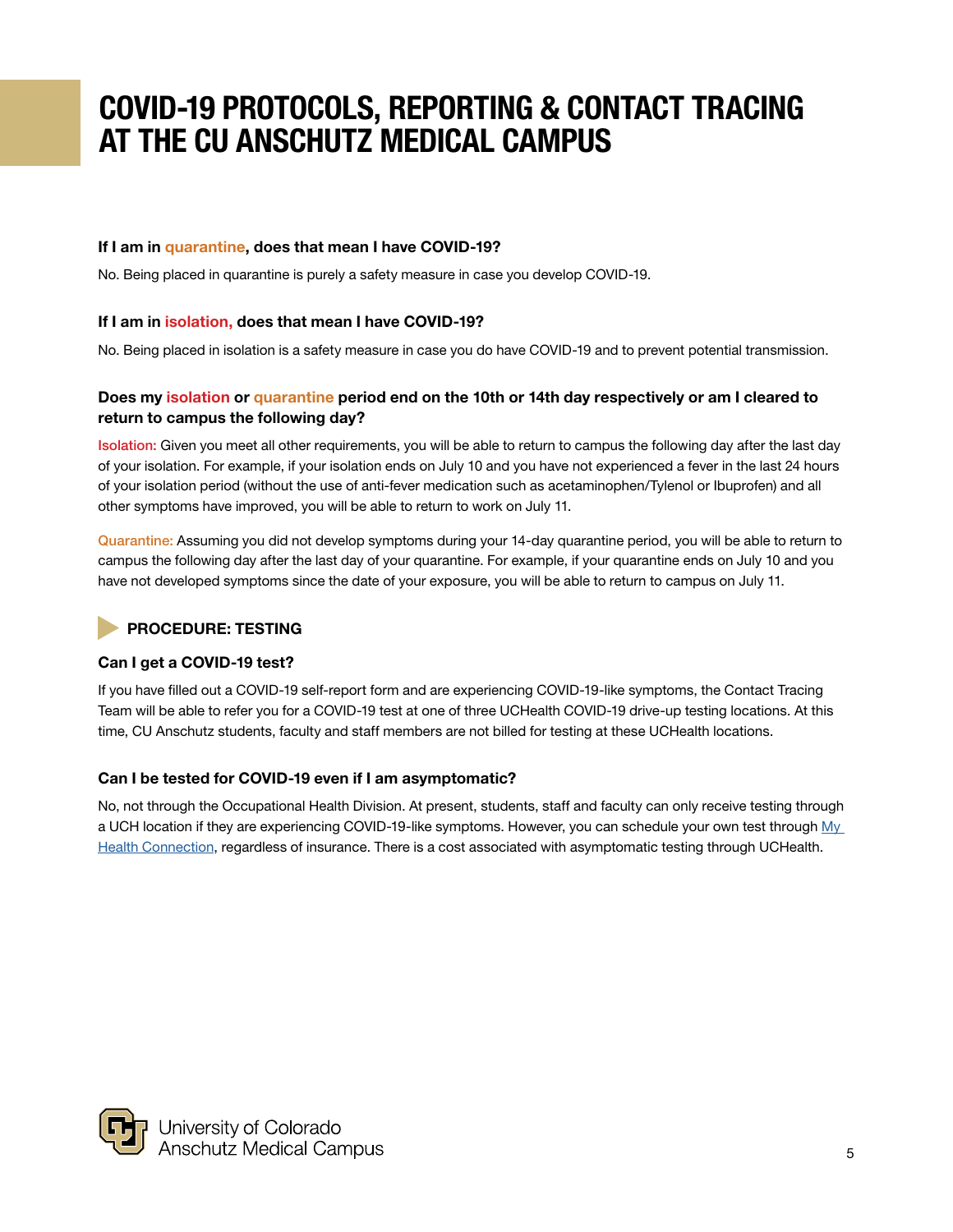# If I get a negative test result, can I end my quarantine and return to campus?

No. We ask that you remain in quarantine as you came into close contact with an individual who was diagnosed with COVID-19. COVID-19 has a long incubation period of up to 14 days, from the date of exposure to the date of symptom development, and there is a possibility that you could transmit the virus unknowingly, even while not experiencing symptoms. While a non-detected test (in which no evidence of virus is detected in nasal swab results) is a good sign, the test could have also been a false negative. We understand that this is an inconvenience. However, by being careful, we are best keeping everyone safe and healthy as they return to campus.

# If I get a negative test result, can I end my isolation and return to campus?

It depends on if you had exposure to a COVID-19-confirmed case. If you did not have an exposure, a negative test result and 24 hours of no fever (without the use of anti-fever medication such as acetaminophen/Tylenol or Ibuprofen) as well as improvement of other symptoms clears you to return to campus, with approval from the Occupational Health Division.

If you have had an exposure to a COVID-19-confirmed case, a negative test does not clear you to return to campus. You are required to finish your isolation period, as well as show improvement of symptoms and 24 hours fever free (without the use of anti-fever medication such as acetaminophen/Tylenol or Ibuprofen), at the end of your given isolation period. This decision is due to the long incubation period of COVID-19 as well as a probability that your test may have been a false negative.

# PROCEDURE: SYMPTOM TRACKING FORM

# Why do I need to fill out a symptom tracking form?

If you are quarantined, the symptom tracking form is essential to helping our team determine whether you develop COVID-19-like symptoms during this period. If you exhibit COVID-19-like symptoms, we can schedule a COVID-19 test for you and will reach out to you to provide further instructions related to return to campus. If you do not develop symptoms during this period, this form also allows our team to confirm that you have successfully completed your quarantine and may return to campus without restrictions.

If you are isolated, the symptom tracking form informs our team on your progression of symptoms. If your symptoms worsen, we may be able to recommend you reach out to your primary care doctor or visit the hospital in a timely manner. This form also allows us to determine when you have successfully completed your isolation period and when you can return to campus without restrictions.

The information submitted via the symptom tracking form is HIPAA-protected, and seen only by the CU Anschutz Contact Tracing Team.

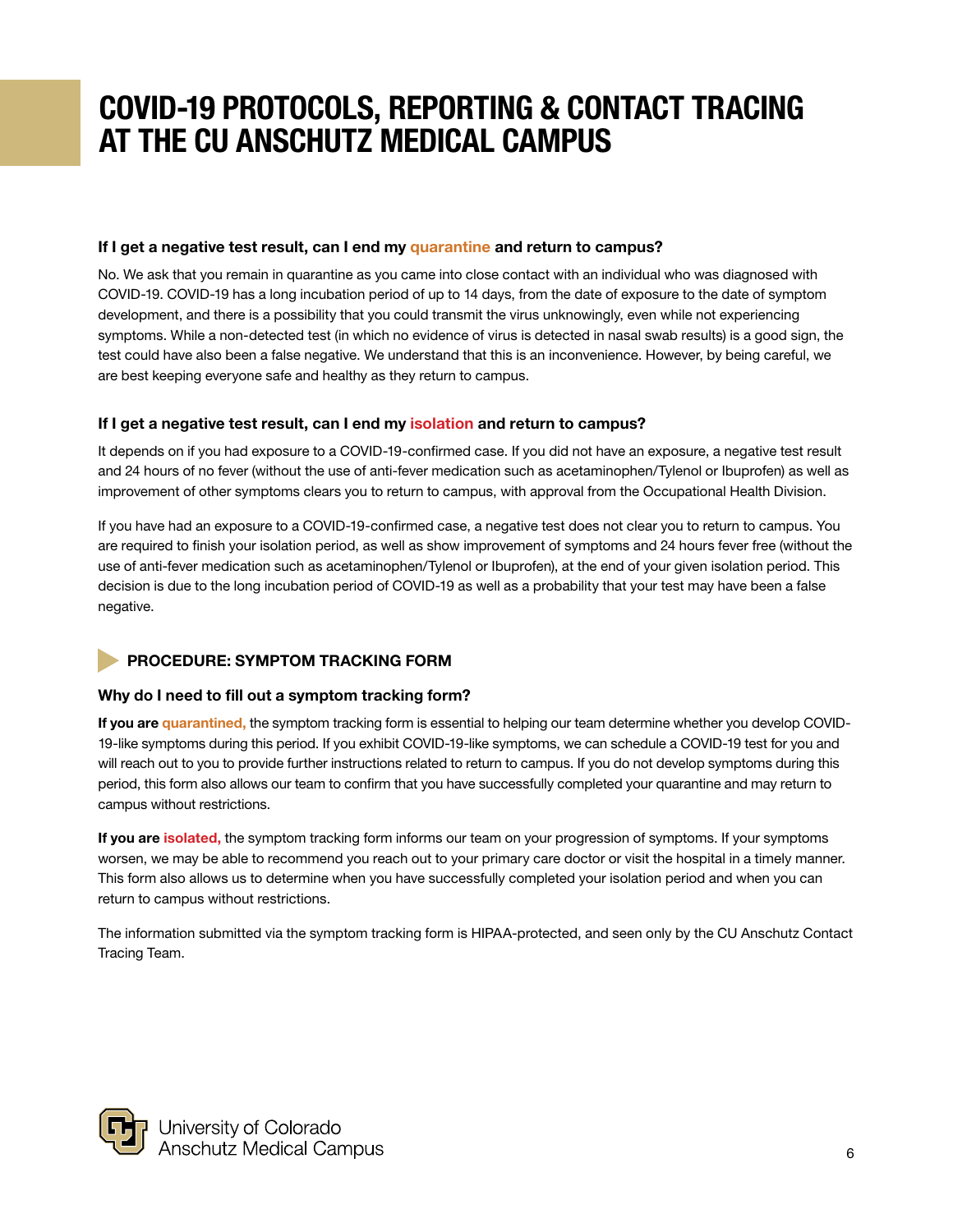Do I need to submit the symptom tracking form even on the weekends?

Yes.

# If I missed a day on the symptom tracking form, can I go back and record my symptoms for that day?

Yes, you can simply back-date the symptoms when you record them.

# FAQS FOR SUPERVISORS, COVID OFFICIALS, AND FACULTY:

# Will I be notified that my employee or student is quarantined or isolated?

No personal information regarding the health of an employee or student will be provided to a supervisor and/or schooldesignated contact. However, we ask all employees and students to notify their supervisors and/or faculty (that teach in-person classes) of their stay-at-home requirement. It is up to the discretion of the employee or student to share any personal health information with their supervisor and/or school-designated contact. We do not recommend that supervisors, school-designated contacts or faculty ask for this specific information as doing so may be a HIPAA privacy violation.

# Will I be notified when my employee or student is able to return to work/class?

Yes. You will be notified once your employee and/or student is able to return to work or in-person class. No other information will be provided. Our intent is to ensure our employees and students are healthy before returning to work or class.

# Will I be notified if I was in contact with an employee and or student who has COVID-19?

Yes, if you are identified as a close contact of someone with COVID-19, you will be immediately notified. You will not be notified if you did not have close contact with a COVID-19-confirmed case, as there is no risk to your wellbeing from this event.

# What should I do if I notice an employee or student is not adhering to physical distancing and mask use?

It is a requirement to wear a mask while on campus and to keep at least 6 feet of distance between yourself and others while wearing a mask. It is helpful for all of us to provide friendly reminders our colleagues and peers of the importance of distancing measures and requirement to wear a mask. If you require assistance on this matter, please call the Occupational Health Division at 303-724-4663.